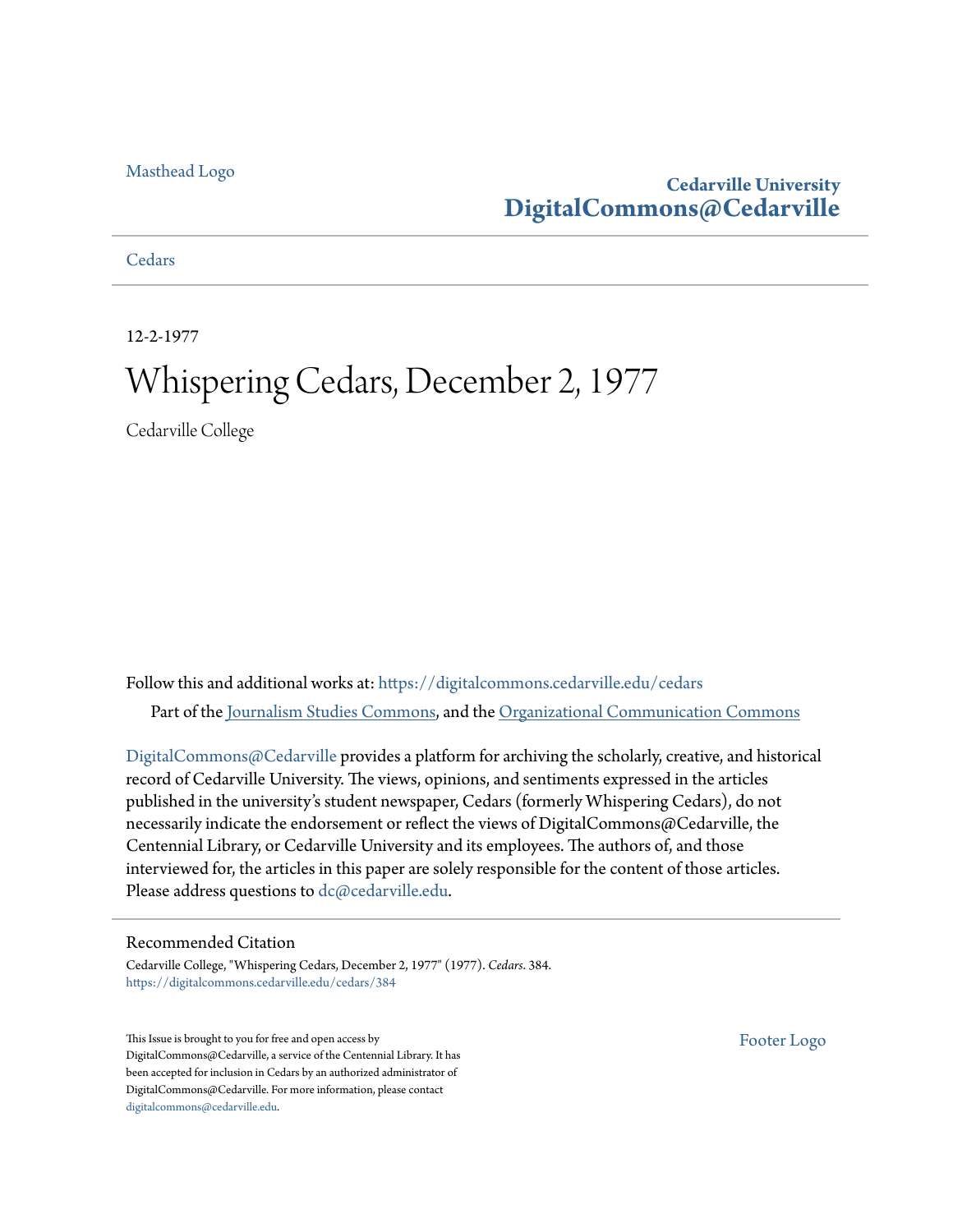

Vol. 46, No. 8 Cedarville, Ohio

#### By Mary Wallace

<sup>A</sup>flurry of activities are on their way as the Christmas season approaches. The next two weeks will give students plenty of opportunities to get involved with holiday activities.

<sup>A</sup>violin recital is first on the agenda for tonight. Daniel Majeske, the Cleve land Symphony concert master, will present this concert at 8:00.

## *Goal Is School Spirit* ... 'CZ' Remains Shrouded in Mystery

## Timalathians Organize

Timalathians, Cedarville College's phi- losophy club, has organized for this December 1st. Students and faculty discussed Reason Within the Bounds of Religion by Nicholas Worterstorff.

Last night Timalathians had a discussion of Reason Within The Bounds of Religion. This book discusses the nature of knowledge in the world and the relation of theology to it. Mr. Grier remarked that it is "one of the most consistent theistic and philosophical statements in <sup>a</sup> long time." The controversial aspects of the subject provided substance to the discussion.

nesday the Gamma Zeta Theta women will present an arts and crafts fair. On Friday night of this same week dinner will be served as a Christmas buffet. Handel's Messiah will be presented fol lowing this at 8: 00 in the chapel. The Christmas festivities of this week will Christmas festivities of this week will be concluded with a carol sing in the at-

game Saturday evening.<br>
On Sunday afternoon, taking the place<br>
of the evening chapel service, a Vesper<br>
service will be presented at 4:00. This<br>
musical service will feature Kathy Howell singing and directing a children's choir.

Timalathians has had a history of examining areas of philosophy and the Christian faith. This has often utilized interaction with those of differing be-<br>liefs.

## Oratorio Next Week

Dec. 2, 1977

After eight weeks of rehearsal the Oratorio Choir will be performing G. F. Handel's "Messiah" Friday, December 9 at 8:00 p.m. in the college chapel. Dr. Charles Ellington will direct.

mosphere room after the basketball

Timalathians, or "those who honor truth," was organized in the fall of 1970. Their motto is· John 8: 32: And ye shall know the truth, and the truth shall make you free." Mr. Grier, philosophy professor, has been its advisor since its incep- tion.

 The following night, open house will begin at 6:30 and conclude at 9:30. The Park, South, South apartments, Harri-<br>man, and Grosh apartments will be open from  $6:30$  to  $7:30$ , while Maddox, Bethel, Williams, Patterson, and the New Dorms will have their guests from 7:30 to 8:30. The last hour from 8:30 to 9:30 Marshall, Carr, Rogers, Palmer, West, Hartman, and Faith dorms will be receiving visitors.

 According to their constitution, the objectives of Timalathians are fourfold: 1. To articulate a knowledge of the selfcontained God and a Christian world life view, 2. To attempt to establish a rein our own student body and with other schools; 3. To develop a consistent per-<br>sonal ethic in the light of Biblical presuppositions; and 4. To value the process of critical analysis in regard to knowl edge in the light of God's inscripturated revelation.

When Timalathians was first organized, it had a dues requirement. Now membership is open to the entire student body and no dues are required.<br>Timalathians has had a history of

The Trustees' Planning Committee has<br>discussed several alternatives for using the money raised. There is still a large debt on the chapel, as well as a possibility of building a new field house and remodeling the Gym-Student Center.

<sup>I</sup>had an encounter, an experience with the dark and elusive underworld organization which has been introducing itself in the college community as CZ.

Mr. Grier has worked with non-Christian students in his home in connection with Wittenberg Campus Evangelism. Last year <sup>a</sup>group of Cedarville students talked in a Philosophy of Religion class at Antioch College. Later, a group from Antioch visited Mr. Grier's Ethics class.

It was, in so many ways, just an ordinary day. Everyone was returning from Thanksgiving break and resuming place<br>in the world of academia with jovial re-<br>flections of the weekend and projected<br>future ecstasies of the upcoming Christmas holiday. The spirit was, for the most college climate seemed to be functioning normally. I longed to be a part of that atmosphere, yet my tension and anxiety, caused by a message I had received, would not allow me. I knew they were watching me. I knew there was no way out of an eventual encounter.

In the past, students have watched certain events on television, analyzed their philosophical views, and have written evaluations of the programs,.

The day paraded before me, mocking-<br>ly, torturingly. With the herald of each thirty-minute interval by the bells of the town clock my anxiety intensified. <sup>I</sup> awaited the final stroke of nine o'clock before embarking upon an hour of terror and tales.

Next fall some active members plan to attend the Wheaton Christian Philosophy Conference in Wheaton, Illinois.

# liday Festivities Begin Tonight

Two "yes-men" dressed in garage suits and face masks, who acknowleged my knocks on the door, ushered me in through the blackness of the auditorium to a piano stool at center stage. The brightness of a single spotlight shone upon it. I was surrounded by the presence of CZ.

"Don't be afraid — afraid — afraid," voice quaked from a boisterous bellow to a weak quiver across the auditorium,<br>vibrating and echoing, then dripping from the ceiling and walls. I thought I had reached the twilight zone.

The proceedings of the hour entailed<br>the probing and hammering of interrogation, the sweat and chill of mystery.



Cedarville College is presently con-<br>sidering the sale of bonds to raise money<br>for the pressing need of new buildings<br>and other improvements for the college.

"Firstly, I would like to impose the obvious question of identification  $-$  Who are you, and what do the initials CZ stand for? Oh, I see, you wish to remain. anonymous. Well, how is anyone to know who you are and what you are doing?"

Immediately following this open house, an all campus Christmas party will begin at 9:30. Skits and carol singing will be among the evenings highlights.

Next week on Monday through Wed-

## Sale of School Bonds Possible

According to Mr. Kenneth St. Clair, Business Manager, a request for a \$1.5 sidered by the Ohio Securities Commission. They will range in maturity from one to fifteen years. It is hoped a decision will be made by the first of the year.

> And so on and on it went for a solid hour of vocal and mental drama. CZ says that the administration is completely cognizant of its existence and activity. CZ is working beside what is already established to promote the general war- fare against apathy.

If approved, this will be the fifth bond issue sold by Cedarville College. The Gym-Student Center was built with bond money.

The Science Center and half of the Chapel were built entirely by gifts; the Library, by gifts and student fees. The<br>sale of bonds has been made necessary because the gifts received have not kept pace with rising costs of building and maintenance.

#### By Martha Sprano

(The following is a personal interview by Whispering Cedars Staff Writer Martha Sprano with the mysterious entity known only to the world as "CZ.")

No one belives me. My experiences become more bizarre and irrational the more I tell it. But it was just that; and yet, I feel weighted with the responsibility to reduce it to words, that I might warn, exhort, and admonish the student body of the great and mysterious wonders

#### of the veiled organization CZ.

And a tale it was. It was dark and silent, and I stood alone, holding the pile of commentaries, dictionaries, and atof commentaries, dictionaries, and at-<br>lases I had checked out of the library. I<br>breathed hard into the hazy, dimly lit air at the back stage door of Alford Auditorium.

"Why all the mystery, the vagueness, the intense fear of being disclosed? Can is in being? To promote school spirit and<br>to crush apathy? Fine. Thank-you. Now, how are you going to go about permeating your hazy image to do that?"

"I see. So what you're saying is that the vehicles of enthusiasm are the individuals who comprise the group, and that they work independently as opposed to collectively. Well, it seems to me that there is going to have to be some breakdown between the vague front and what the organization actually is and is doing<br>
— some connection between image and activity  $\dots$  oh, I see, you want me to shed proper light upon your essence and intentions. My goodness . . . I feel like an apostle."

I was having a difficult time under the "Damascus Road Light" anyway, but proceedings continued. The alternating



A group shot of the mysterious and elusive organization, CZ.

male and female voices emphasized re peatedly their intentions to generate<br>school spirit and to kill apathy in the broad spectrum of college activities; scholastically, athletically, and aesthetically. The voices refused to expound upon or be explicit concerning plans or goals.

Through the echoes in darkness, and anonymous handwriting on the wall, they hope to kindle sparks of Cedarvillian spirit.

All that has been revea1ed has been written. "Sherlock, I hope you're in hot pursuit. Carry on."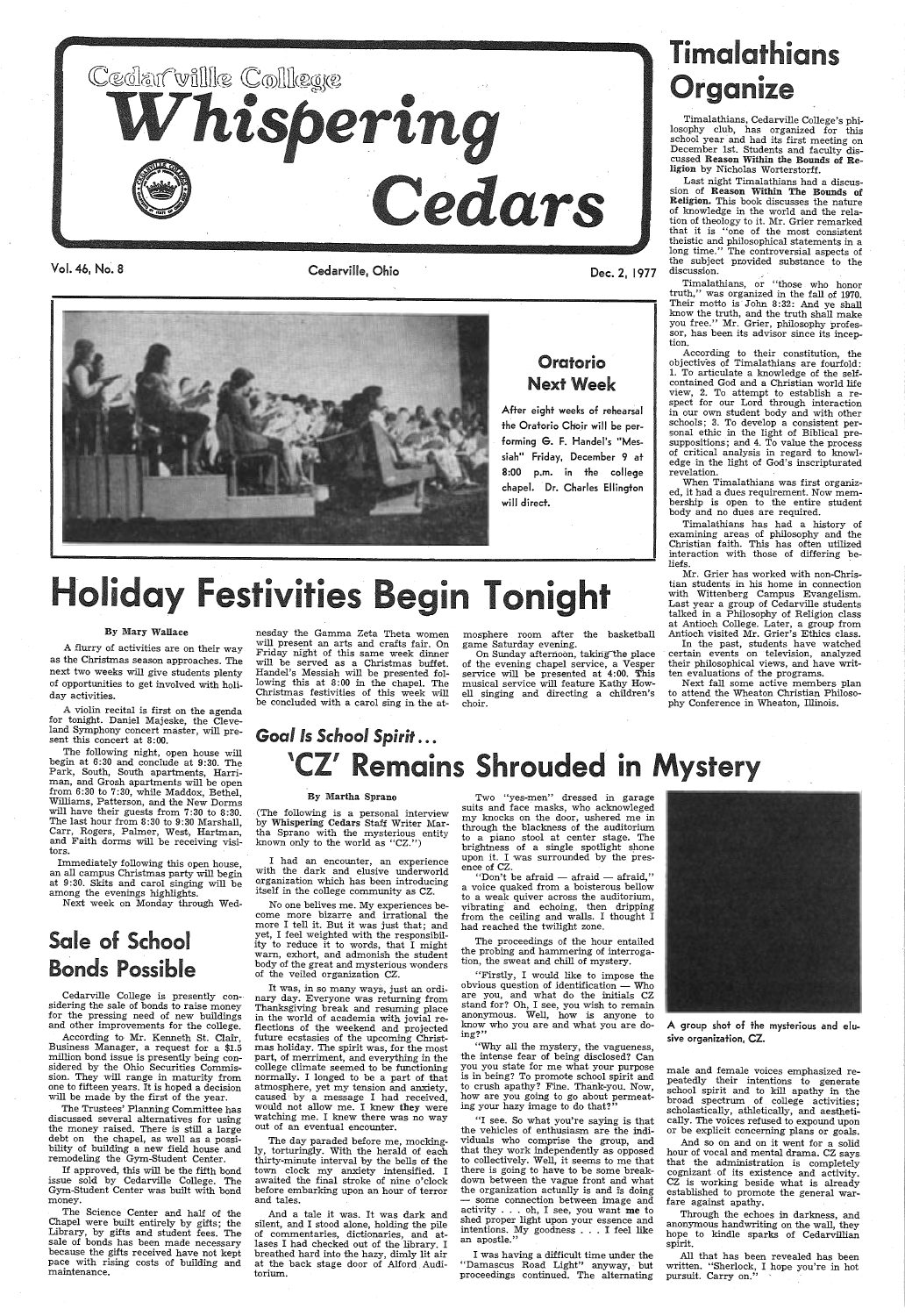## *Editorially Speaking—*

## An Encouraging Sign

The-"Announcement Sheet" has recently been carrying a notice to all students desiring some sort of input in the selection of a new president. Those desiring such input are directed in the announcement to write to the Strident Senate, or to Mr. George Englemann, a member of the Board of Trustees.

It will be remembered that a few weeks ago, in this column, an editorial appeared discussing the need for faculty, administration, and student input in the choice of a new president. Whether or not that editorial had anything to do with the announcement last week, it is an encouraging sign that somebody seems willing to provide an opportunity for responsible students to make some suggestions concerning this very important decision.<br>Now that this opportunity has been given to the students, it is vitally

important that we use it to its greatest possible extent. The decision to be made will very likely affect the near and extended future of Cedarville Colwhether it be criteria for selection, or perhaps possible candidates for the position, should do so. It is equally important that students not misuse this opportunity either. Much of the effect of student participation will be lost if that participation is irresponsible.  $-CM$ 

## Quarter Countdown Complexes

Ah, yes ... it's happening again, isn't it? The fifteen-day countdown. Everybody does it; students, profs, administration, kitchen staff, maintenwhich brings them closer to the final day. When this part of the quarter begins, I also observe a common syndrome that creeps into the characters of unsuspecting victims. This syndrome usually takes one of two forms. Those

greed, and discourtesy; they do not care when or where these symptoms<br>reveal themselves, and often do very little to suppress them. Many under the<br>influence of this strain will kick or slam doors, yell for quiet when a pin can't be heard at 8:01, and get huffy when they are denied the fourth helping in the cafeteria line.'

The second form (one that I often possess) is radically different from the first. Its patients display a milder disposition, but its effects are often just as devastating. These people seem to lose all sense of direction and coordination; they walk, talk, and act as if living in a vacuum. Frequently they forget meetings, are late for classes, and spend much of their time rereading one page of a book twenty or more times. They also lose contact with close friends.<br>There is no sure cure for either of these syndromes, but there is one sure

effect. Others greatly feel the effects of the symptoms, when they might not even be affected themselves. Try to take time to prevent these syndromes before they attack! Your friends will thank you. -CP



WASHINGTON - There has been a lot of grumbling in Washington lately about the way President Carter runs the White House.

His critics complain that he is trying<br>to do too much himself. The president is loaded down with so much paperwork that he puts in a prodigious, 80-hour work week to keep ahead of the accumulation.

| Editor                         | Craig Miller                  |
|--------------------------------|-------------------------------|
| Copy Editor  Suzan Zink        |                               |
| Layout Editor                  | <b>Claire Phillips</b>        |
| <b>Business Manager</b>        | Dan Green                     |
| Advisor                        | Mr. Ron Grosh                 |
| Photographer  Amy Ross         |                               |
| Corres. Sec'y  Wendy Patterson |                               |
|                                | Typist  W. Patterson, K. Haga |

#### Contributors:

I have taken up these criticisms with<br>the president personally. He admitted it is not uncommon for him to keep his nose to the presidential grindstone from 6 in the morning until midnight. But he in sisted it was not a chore but a challenge for him.

Carter told me that he takes a "per-<br>sonal interest in the organizational struc-<br>ture of government and the preparation of basic legislative proposals." He said<br>he's vitally interested in learning all<br>about every foreign leader who visits him. He is given detailed briefing books, he said, on each foreign visitor.

<sup>I</sup>asked · about the charges that he doesn't · delegate enough authority. He disagreed. I insisted, to quote him, that he "delegates a lot." But at the same time, he demands that his subordinates keep him informed.

Next to his wife, the president said,<br>he listens most closely to his friend, Atlanta attorney Charles Kirbo. Then he named White House advisers Hamilton Jordan, Jody Powell, Robert Lipshutz and Stuart Eizenstat. ·

On basic policy decisions, Carter said,<br>he turns for advice "to my staff memhers who are right around me here, most of whom are people I have known for <sup>a</sup> long time."

By Jack Anderson wiih Joe Spear

They claim he doesn't delegate enough authority. They say he reserves for himself decisions that should be made by subordinates. Yet in the same breath, the critics complain that he leaves too much power in inexperienced hands. They say



## The Whispering Cedars Staff

136 students were to be the lucky occupants of a brand new dorm. However, all 136 returned to a disappointing situation. The new dorm was not completed. For most of these unfortunate students this meant a return to the famous Cedar Park.

Living at the Park would not be so bad if it was in decent shape. But the college has let it get into a state of terrible disrepair.The Park could be described in one short word — slum. The unit I am staying in has holes in the walls, a window that is held in place by tin foil,<br>and every kind of insect imaginable.<br>The doorknob to our unit fell off over

T. Galbraith, M. Wallace, M. Sprano, C. Lofgren, K. Haga, S. Levin, L. Burchett, F. Greetham, C. Vielguth, R. Luedeke

Whispering Cedars is published weekly by the students of Cedarville College. The opinions expressed herein are those of the writers and do not necessarily reflect the attitudes or opinions of the faculty or administration.

to have them. I could get by and probab-<br>ly have just as good a public image by<br>working four hours a day. I could come in at 10 and work until 3 in the afternoon<br>and take off."

*Pagel* 

he expects his people to be self-motivators and doesn't provide strong central control.

To add insult to injury, we are re quired to pay the same amount of room rental as everyone else (\$205.00). We pay the same price as students living in nice and yes even fire extinguishers. Fair? The college seems to think so. This is not<br>the room for which I made a \$200 deposit.

The White House recorded our conversation. So let me quote directly what the president said:

" $My$  long hours are because I choose<br>have them. I could get by and probab-

I do not know who is responsible for this mess. I really don't care whose incompetence this situation has resulted from, because I'm not after blame I'm after justice.

I realize that most students (about 97%) vacated the College premises by Thanksgiving Day, but speaking on behalf ( continued on p. 3)

> YELLOW SPRINGS **NEWS**



## IN YOUR OPINION

### Grades Must Go!

Dear Editor,

 $\sim \omega_{\rm eq}$  .

Grading is symptomatic of something deeply wrong with our educational values. Our colleges should provide an atmosphere where students are free to their curiosity. Gaining an education<br>should be a joy, characterized by the<br>excitement of discovery. Instead, our col-<br>leges have become a kind of proving<br>ground, whose most pervasive feature is competition.

Grades have turned students way from a striving for knowledge to a striving for<br>success. Creativity has been replaced by conformity as students seek desperately for the attitudes that will earn them the highest grades, for the answers that will <sup>p</sup>lease the professor most. In the strug gle, integrity has been lost. Students are at war with each other, and any maneuver is valid if it will earn higher grades. Grades must go.

Don Moses

### Cedar Park Dying?

Dear Editor,

We're writing with regards to a prob-<br>lem that has become quite evident to<br>many people on campus. The problem is the handling of the New Dorms and the dying Cedar Park.<br>At the beginning of this school year,

Some were fortunate enough to be able to move up to their new home very shortly. (We won't go into the incon venience of having to move twice.) However others have not been so fortunate. There are some of us that have had to remain at the Park all quarter.

<sup>a</sup>month ago. (This week a maintenance man finally decided to come fix *it.* When he could not locate the old doorknob that fell off a month ago, he determined that our unit should pay for a brand new one. We now have a new doorknob, but none of our keys fit this new one. We couldn't lock the door before for lack of a knob. Now we still can't lock the door because we have no keys for it.)

None of the individual rooms at the Park have locks on the doors. So you can see how secure our unit has been and remains to be. However, even if we could lock the front door that would by no means make 'our unit secure. Nearly every unit here has at least one window that can easily be opened from the out side. Our unit is no exception to this rule. And this is where we had to leave our possessions during Thanksgiving break.

Mr. Harris, our. temporary R.A., is now trying to locate sticks that we can use to brace our windows with.

have no fire extinguishers. Can you imagine? The place with the biggest fire potential has no extinguishers.

The seventeen units are also limited

to just two phones. We have no outside lines, only intracampus.

Living at the Park is obviously <sup>a</sup> great inconvenience, and we are all anxious to move up to the New Dorm. We have continually asked when we will be able to make the move. However every week we are strung along with a new lie about our moving date, and every week we are disappointed by another postponement.

Dan Basye, Randy Cogwin, Keith Rice, Benny Belleman, Mike Mignard, Steve Thompson, Dave Davis, Mike Rae, Bill Hill, Allen Gilbert, Ken Churchward.

#### Commends food Service

Dear Editor,

<sup>I</sup>would like to comment upon an important area to all students' lives, and an area which has received attention from year to year in Whispering Cedars. That area is the college Food Service.



excellence

## in typography

*National Newspaper Association Contests:* 

1975, 1973, 1972, 1970, 1969, 1965, 1963, 1962, 1959, 1958

#### *Ohio Newspaper Association Contests:*

1975, \_1973, 1\_972, 1970, 1969, 1968, 1967, 1966, 1965, 1964, 1963, 1962, 1961, 1959, 1958, 1956, 1955, 1954, 1953

*Whispering Cedars*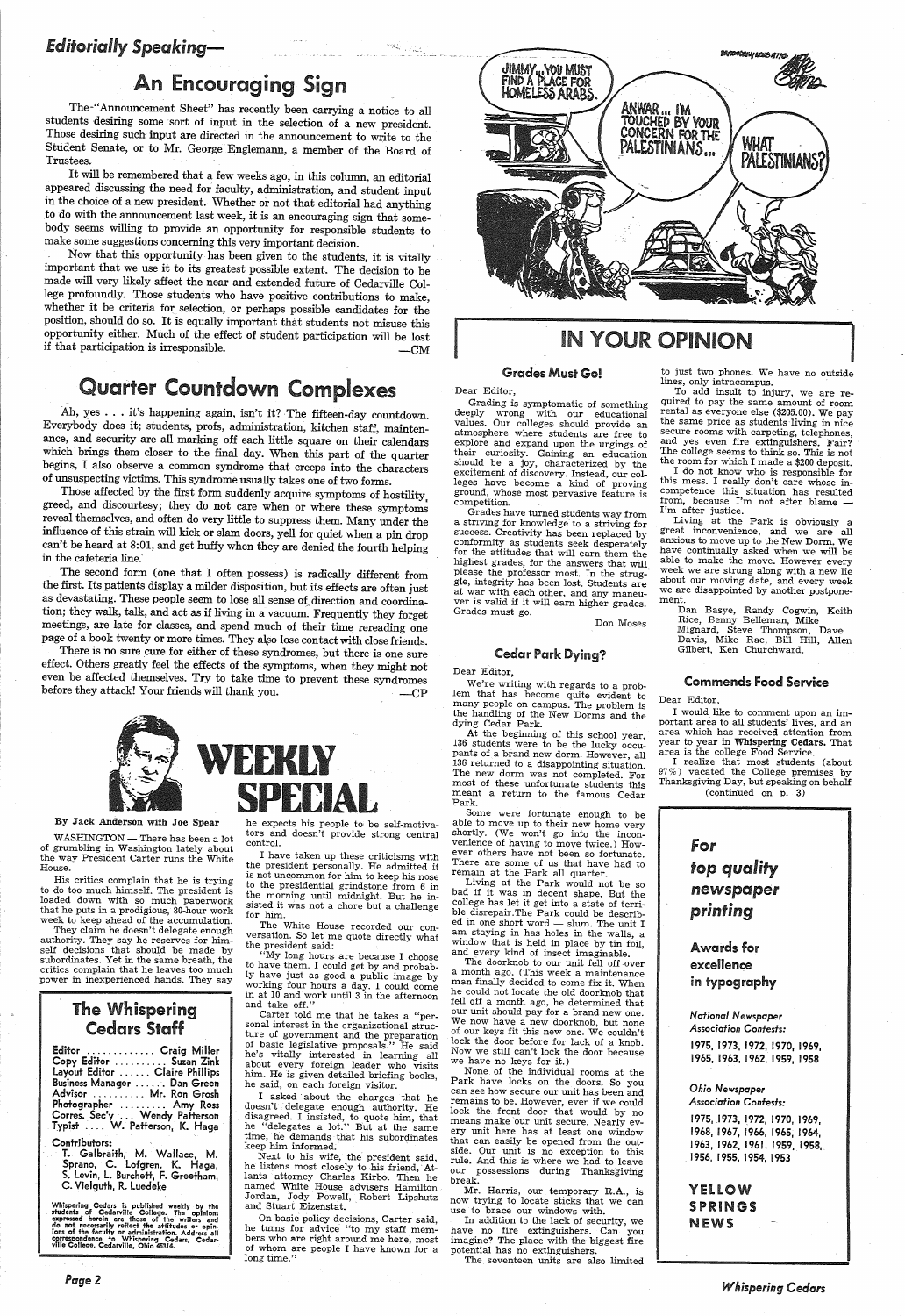# Wind Ensemble

#### By Suzan Zink

After seven weeks of practice Cedar-<br>ville College's Wind Ensemble presented<br>its Fall Concert on Tuesday night, No-<br>vember 29 in the college chapel.

The 56~member ensemble, under the direction of Mr. Charles Pagnard, opened the concert with a rousing piece entitled "Pageant" by Vincent Persichetti.

Next followed selections from "The William Byrd Suite" by Gordon Jacob which began with the stately "Earl of Oxford's March'' and ended with "The Bells."

 An ensemble of ten women performed a bright and lively "Rondo from Opus<br>33, no. 3" by Haydn. The rest of the ensemble then rejoined the women and con tinued with "Fantasies on a Theme by Haydn" by twentieth century composer Norman Dello Joio. Mr. Pagnard describ- ed this selection to the audience as "light and tasty."

The Village Players presented their production of Thornton Wilder's "Our Town" to the college audience Thursday, Friday and Saturday, November 17-19.<br>The play, which deals with life, love and death in the small town of Grover's Corners, New Hampshire, was well-received blank set and a minimum number of props, the details were filled in by the props, the details were filled in by the Stage Manager, admirably played by Tracy Knight. He also served to lend con-

Moussorgsky's majestic and familiar "Great Gate of Kiev" from "Pictures at an Exhibition" brought the concert to a close.

Steve Myers, the ensemble's presi-<br>dent, stated that the group had been in<br>rehearsal for the concert three days each<br>week since the beginning of the quarter.

### IN YOUR OPINION

(Continued from page 2)

of those of us who stayed at Cedarville over the break I would like to commend the Food Service for a more than adequate job.<br>I was especially impressed with the

Thursday noon meal. Our new chef, his wife, and parents waited on the students throughout the meal time, constantly<br>bringing more drink and offering addi-  $\ddot{x}$  \*\*\*\*

bringing more drink and offering addi-<br>
tional dessert to those who were still<br>
able to find an empty space.<br>
After staying at school two previous<br>
Thanksgiving breaks, I can honestly say<br>
there has been great improvement area, and I think the Food Service per-<br>sonnel should be commended highly for<br>it.

tinuity to the entire play.<br>Act One visualized a day in the lives of the Gibbs and Webb households, and gave the audience some background of the town. Doc and Mrs. Gibbs played by Dave McDougle and Susan Justice were quite convincing as were their children George and Rebecca played by Jeff Kohns<br>and Charlotte Olson. The Webb household,<br>though lacking the family unity of the<br>Gibbs, held their own in vying for the<br>audience's attention. The members consisted of Timothy Snell and Debbie Ransom as Mr. and Mrs. Webb, and Lori LaHaye and Tim Filler as their children Emily and Wally. This act also introduced the characters of Mrs. Soames played by Lorelei Rhines, Simon Stimson the town drunk played by Ed Smith, and one of the high points of the evening, Steve Keller's portrayal of Professor Wil- iard.

 Act Two traced the realization of George and Emily's love for each other and their eventual wedding. The excel-<br>lence of Miss LaHaye and Mr. Kohn's<br>performances were marred only by an<br>occasional break of character. Act Three took a meaningful look at death from the viewpoint of the dead themselves. Miss LaHaye was very successful in moving the audience (some beyond the point of tears) in her soliloquy in the final act.

\* \* \* \* \*

#### By Rich Luedeke

LINDA'S FLOWER AND GIFT **SHOPPE** 

Call DAVE BOSTON 250 (M)

low, comprices

COMPLETE AUTOMOTIVE DEPARTMENT Work Guaranteed <sub>V</sub>ALL SIZES OF TIRES PLUS FULL SERVICE<br>"O'DISCOUNT AVAILABLE (except dealer items) **E** Pealing in: DUNLOP and UNIROYAL fires \_ · .,:



 $\mathbf \Omega\, \mathbf R$ 

## WOOL Hats. Socks **Mittens**

The costumes, though drab and unpre-<br>tentious, served to reinforce the period and setting of the play. The make-up was done well, so well in fact that it did not call attention to itself, which is as it should be. The use of blue lighting to signify evening proved to be a distraction.<br>It's dimness left some of the characters, It's dimness left some of the characters of the characters particularly those upstage entirely un-<br>recognizable by sight. The daytime lighting tended to be too harsh and could have been softened with beneficial results. The set, which was constructed by John Duff, Bob Bragg, and Carrey Fullmer served its purpose quite efficiently.

> Homoc:ooked meals

\*<br>\*<br>\*<br>\*

A word needs to be said in reviewing<br>the audience. It was quite unfortunate the audience. It was quite unfortunate that they failed to see beyond the surface of the play and tended to laugh at lines that were not delivered for the purpose of comic relief. The actors need to be of comic relief. The actors need to be congratulated for retaining the mood of certain scenes through the snickers and guffaws of their somewhat insensitive audience.

 "Our Town" was a success thanks to directors Mrs. Rebecca Baker, Diane Cenrad Kris Karsian and all those who Conrad, Kris Karsian and all those who were involved in the production. It is sure to be remembered as a dramatic highlight on our campus.

NOSE TO THE GRIND STONE.

Bill Lanphier

## "Our Town" Review... Gives Fall Concert | Dramatic Highlight on CC Campus

Shop at Ott's Shop

for CHRISTMAS GIFTS A Little Bit of Everything Yellow Springs

**Xenia** 

Peter Storm and Mountain Threads **Sweaters** 

Office Supply

## Love and the Great Outdoors

King's Yard, Downtown Yellow Springs

**Whispering Cedars** 

169 W. Main St., Xenia Ohio 45385 Phone 372-2381 "See Us for All *Your School Needs"* 

*flowers for All Occasions Design~ Just for You* 

> Call 766-5768 75 N. Main St. Cedarville, Ohio

The execution and impact of the en-<br>tire production was very efective with<br>only a few flaws that did not necessarily hinder, but could have enhanced. The actors' attempts at New England accents times slipping into a British accent. The pantomiming was very good with the exception of a few cases of doors being mysteriously repositioned or ignored alto-<br>gether. Mrs. Ransom is to be commended for her excellent pantomime. She left no question as to what her charactes rep-<br>resented. It would have been good to see<br>all the characters raise their energy level<br>in everything they did just a few notches.<br>If the . actors were nervous, it did not<br>show. Everyone shows. Every seem nonchaliant which unfortunately carried over into their characters.

Recording

Survey & Installation

## A Complete Repair Service for:

Adaptors Cables

### Tape **VILLAGE ELECTRONICS** Antenna

120 Dayton St. YeHow Springs, Ohio 45387 (513) 767-1477

Television (Sony's included) Radio All 'Brands of Audio Components Antenna Repair Car Stereo Units

## w1uutw.1nn11111111u111r1n111111u111-a 11ir1: 1nn111111111111 w111111·11 •••a.n1 • • 11 ••• .. 8' • **tED:i-11RE RhtfAUl · '.SERVICE. me~ i** : SR4~ E. Cedarville . .Ph~ne: 766-2761 :. : ' . . . . . ill

THE

1-2 Mon.

7-8 Tue-Sat